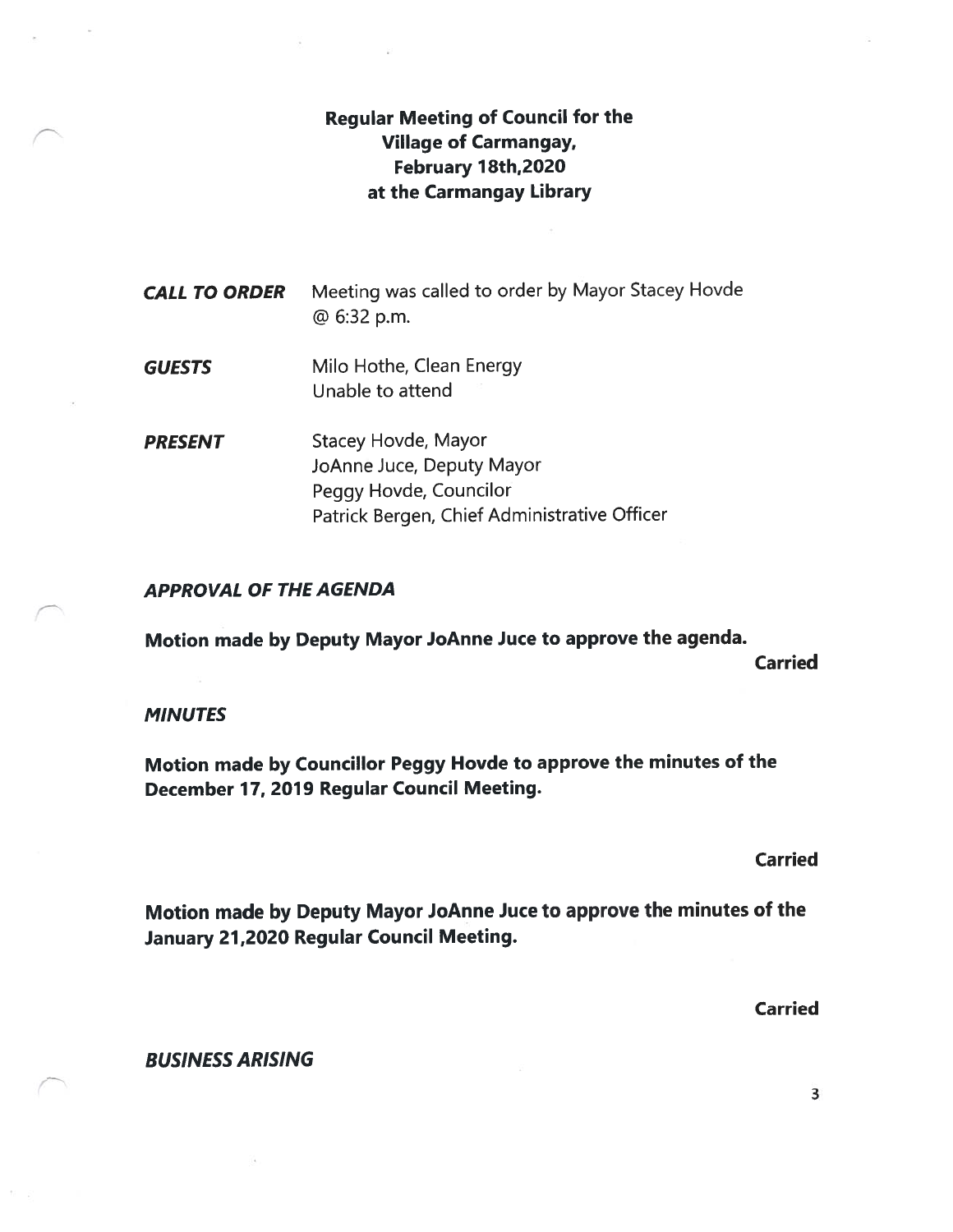None

#### OLD BUSINESS

None

#### PUBLIC WORKS and PROJECTS REPORT

The following Public Works Reports was presented:

In addition to their normal duties, Public Works was focused on the following:

- Public Works has been focused on snow cleating for the roads and sidewalks.
- The projects team are currently negotiating with 3 other municipalities to do project and ongoing work where it makes sense for both municipalities. The team currently does work in Carmangay and one other municipality. A  $4<sup>th</sup>$  and  $5<sup>th</sup>$  municipality will be contacted soon to see where there is a good fit to do ongoing and project work.
- The projects team responded to <sup>a</sup> water break issue in Champion and were ale to resolve within a day and a half.
- Part of the boom for the hydrovac truck has been replaced.
- A suspected water leak was investigated for a resident by doing camera work in the sanitary line as well as check the curbstop.
- The project team is currently working on a leak at the Champion water reservoir by utilizing the hydrovac truck.
- The library roof has been reviewed and inspected from the inside as well as the interior roof cavity. It has been confirmed that no visible black mold exists nor are there issues with the rafters. The exterior would face will likely need to be replaced and new quotes have been obtained.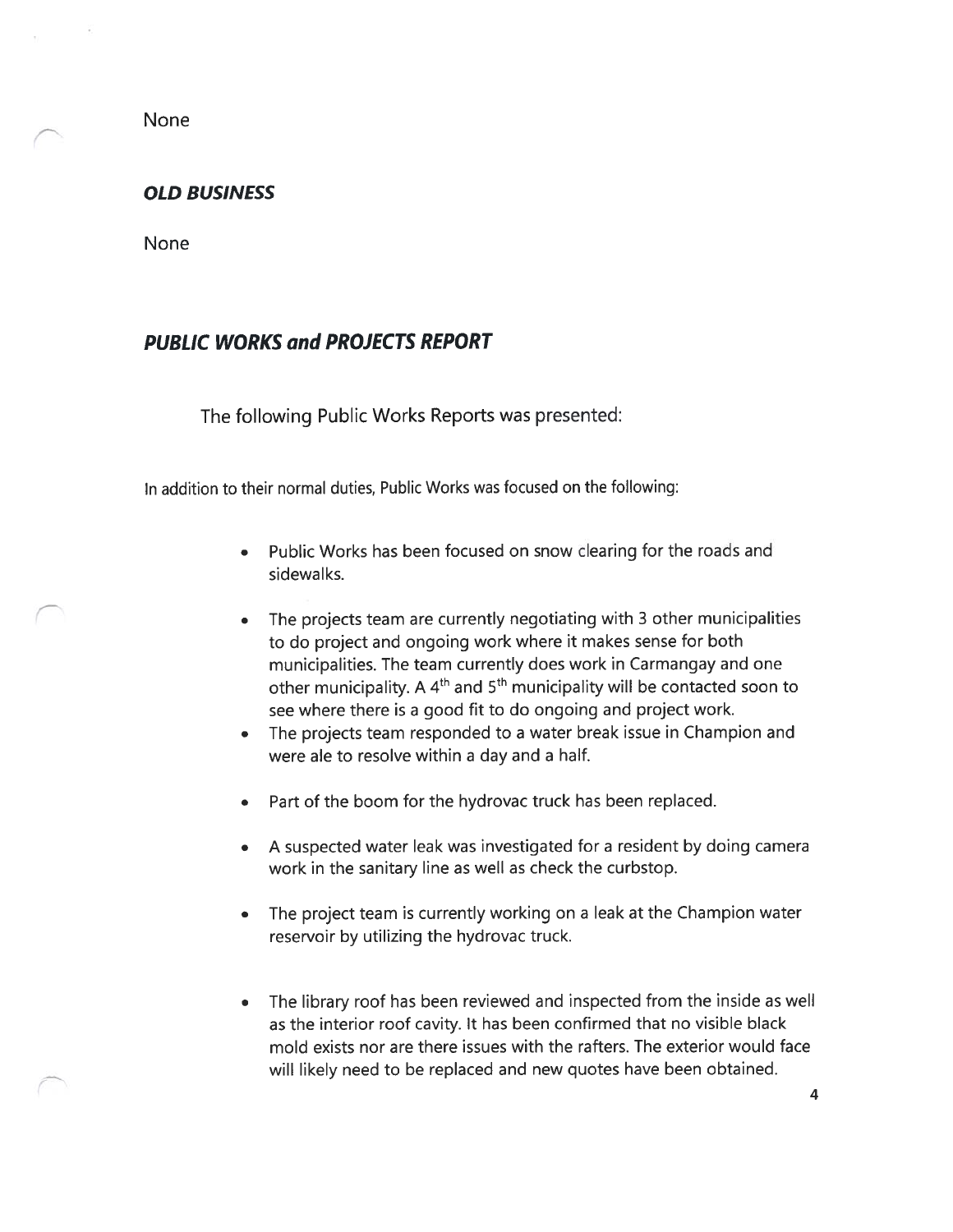### ADMINISTRATOR REPORT

The following CAO report was presented: In addition to normal duties, Patrick was focused on the following:

- Administration have been reviewing the option for the ATB Agency contract that will be coming due this April. This includes options for the space with and without the ATS Agency.
- Administration are focused on the final work to close out 2019 in the accounting system and prepare for the annual audit.
- The Mayor and CAO had <sup>a</sup> meeting with the Carmangay Outreach school which was very positive for making available community space within the Village.
- The CAO of Carmangay and CAO of Vulcan County were judges for the 4H speech competition.
- Some time was spent assisting the Carmangay Community Centre Association with next steps in their development permit application.
- The CAO did make contact with Vulcan County Development Services to be able to make a presentation (due by February  $24<sup>th</sup>$ ) for the Summerland Colony application.

### Motion made by Councillor Peggy Hovde to accept reports a presented.

Carried

#### **CORRESPONDENCE**

The office received request by mail and email from 2 citizens for;

- Printed copies of the 2017 and 2018 financial statements (which are both on the Village website)
- Access to all the bylaws as well as the Council Minutes from the from the last <sup>2</sup> years (the Council minutes are available on the Village website).

Both requests are being granted and organized by Village administration.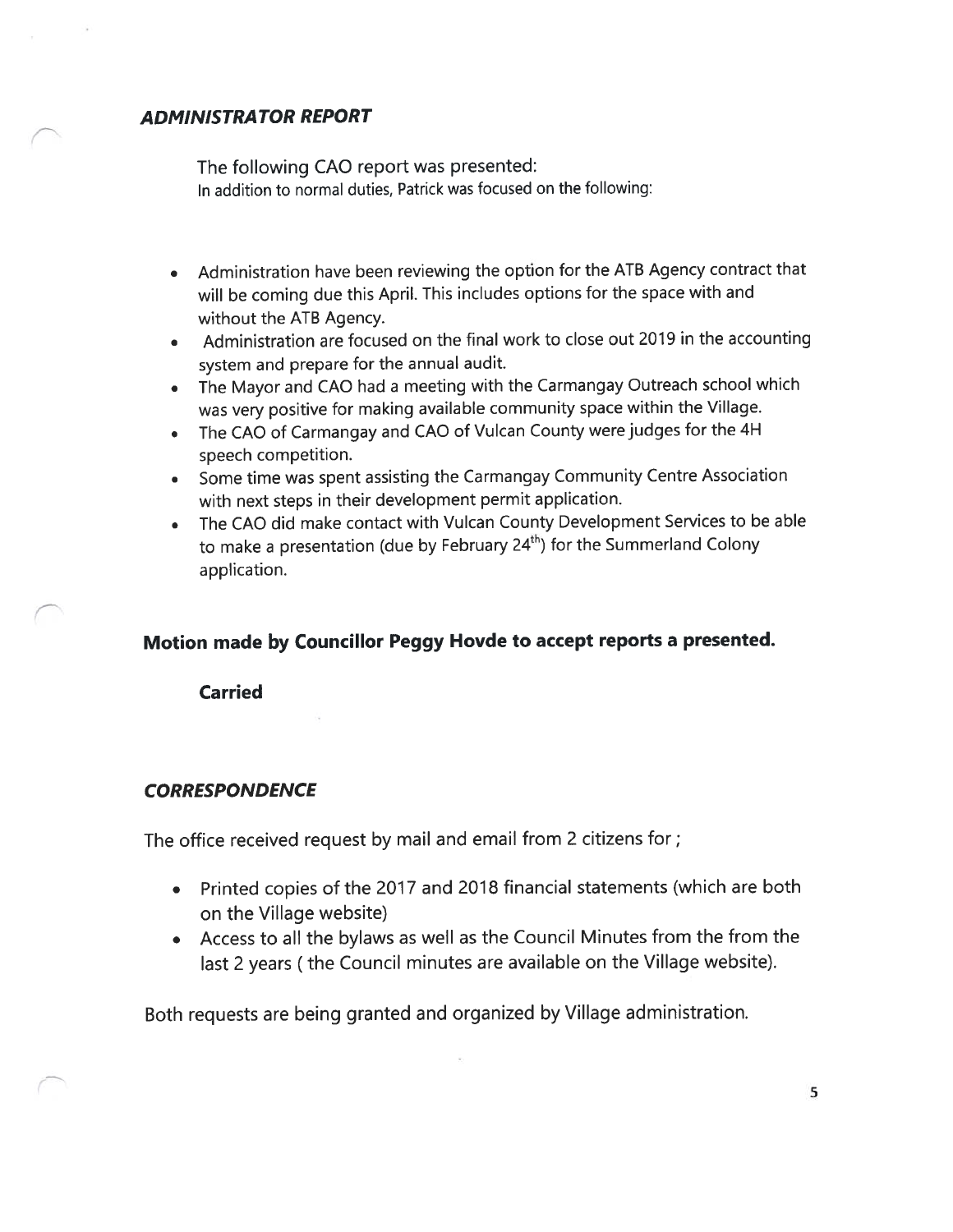#### FINANCIAL REPORTS

CAO Patrick Bergen provided the following financial update.

The following is the Villages cash position as at February 15, 2020.

Current Account \$53,639.32 Investment Accounts \$ 39,993.49 Total \$93,632.81

Administration have applied for capital grant funding for the 2020 capital projects season.

The auditor will be on site in the next few weeks to do the preliminary work for the annual audit.

The financial report is based on the interim budget passed in December of 2019. The final budget will be presented to Council at the March or April meeting of Council.

Motion made by Mayor Stacey Hovde to accept the financial report.

Carried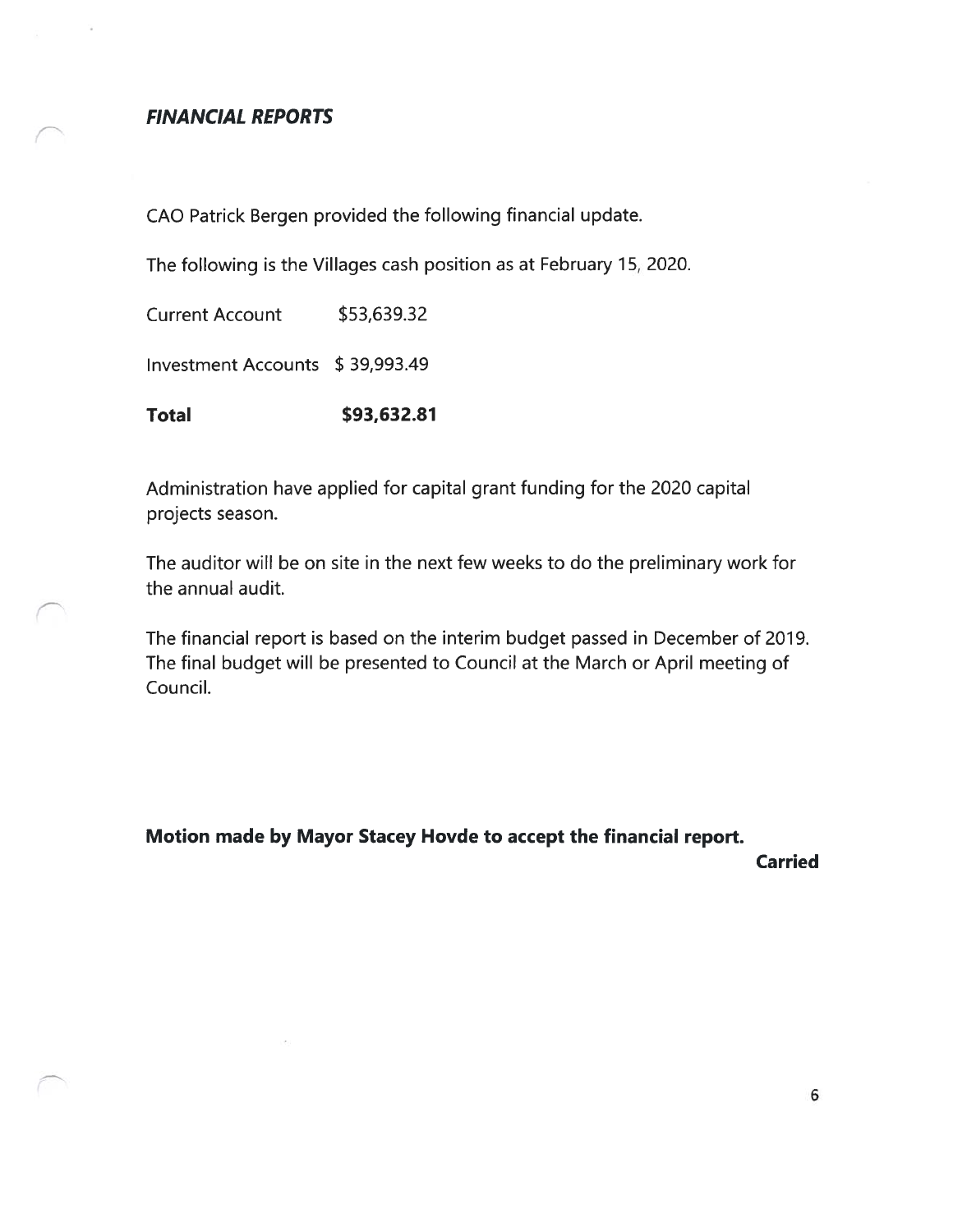#### NEW BUSINESS

## Draft Strategic Marketing Document

a) Council reviewed the Draft Strategic Marketing Document.

# Motion by Deputy JoAnne Juce to accept as information.

Carried.

#### b) Action List

Council reviewed and discussed the Action Plan.

## Motion made by Deputy Mayor JoAnne Juce to accept Action Plan as presented

Carried

#### REPORTS

#### a) ORRSC

None.

#### a) MARQUIS

Correction to last month's Committee Report (inaccurate information was provided by Board Members):

An interim CAO has been hired on contract; contract term at this time is <sup>3</sup> months, with option to renew. The CAO has had <sup>a</sup> couple of wees of training at other similar seniors' facilities and will begin the actual job on January 20<sup>th</sup>. This contract employee may become permanent fulltime at the end of three months.

## c) VULCAN DISTRICT SOLID WASTE None.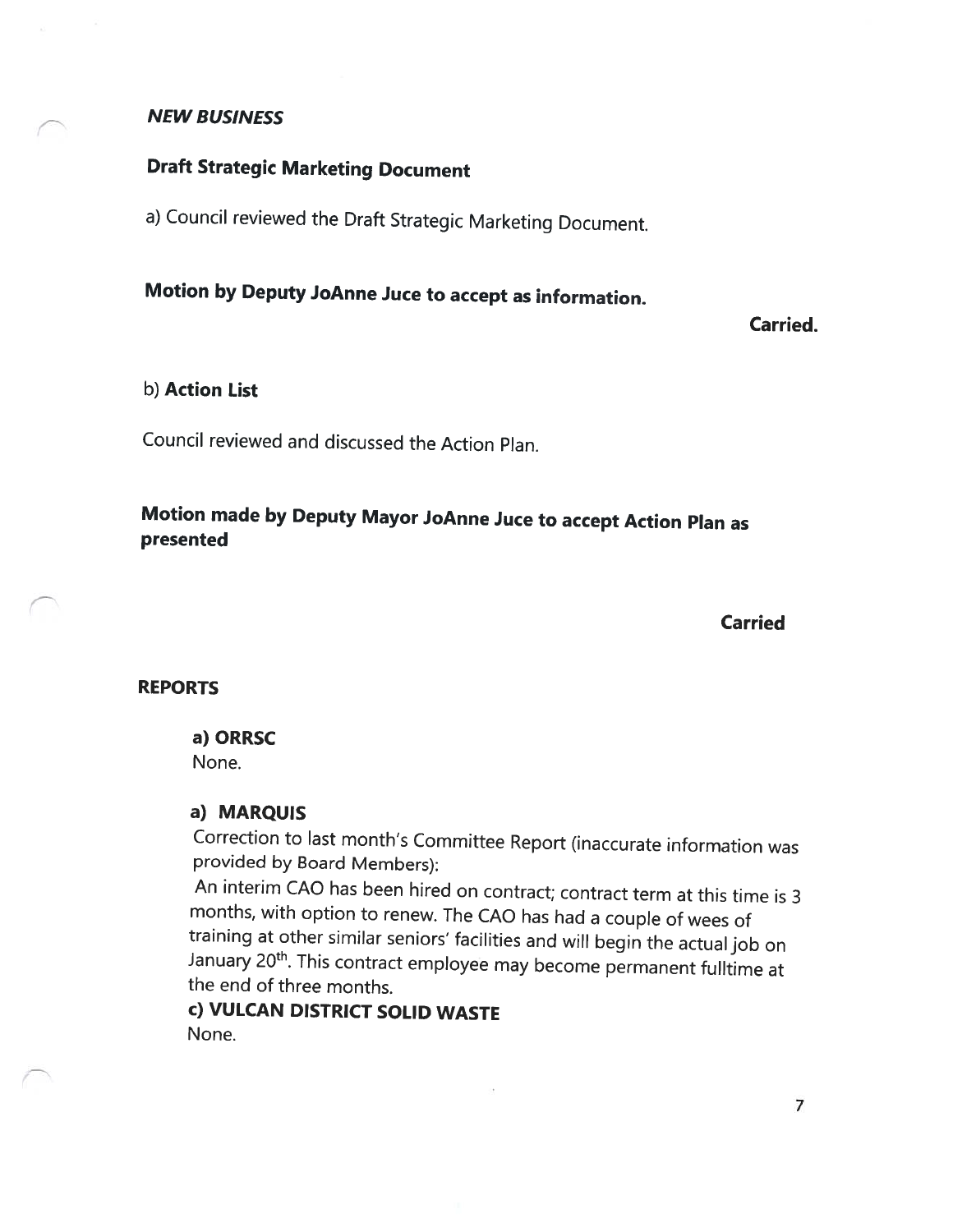## d) CARMANGAY AND DISTRICT LIBRARY BOARD None.

e) FCSS

None f) HALL BOARD None.

g) SOUTHGROW None.

h) TWIN VALLEY REGIONAL WATER COMMISSION None

## i) MAYORS AND REEVES OF SOUTHWEST ALBERTA

- Discussion about Police Funding
- Discussion about Doctors not staying in smaller municipalities

j) HISTORICAL SOCIETY None

k) CHINOOK ARCH None.

I) TEEPEE RING COMMITTEE There was no meeting.

CLOSED SESSION

FOIP Division 2 Section 16 ATB Agency Agreement

# Moved by Mayor Stacey Hovde to go in camera at 7:15 p.m.

Carried.